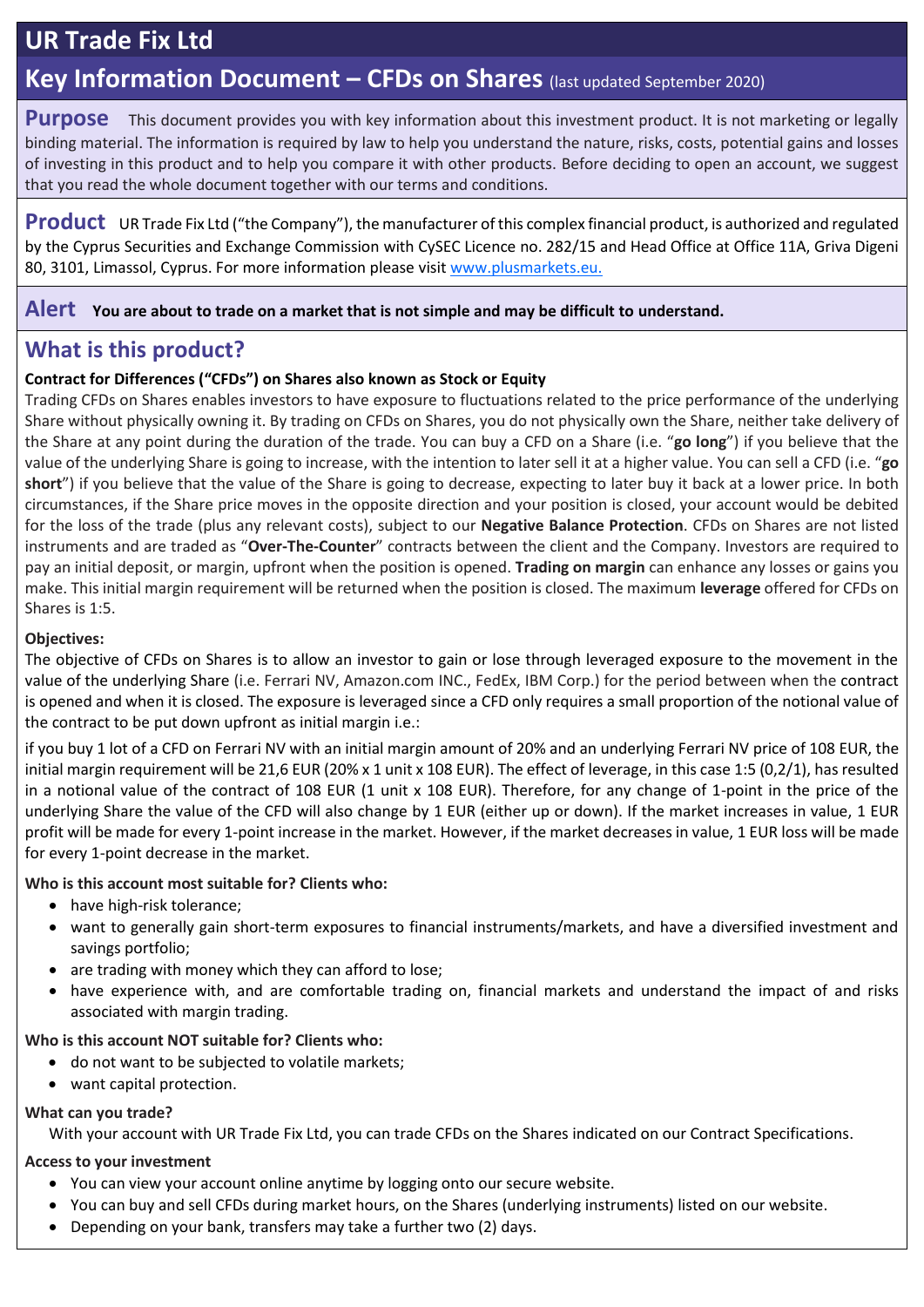### **What is the risk and what could I get in return?**





There is no recommended or minimum time period for holding this product. You may be forced due to the volatility of the market to buy or sell your CFDs on Shares at a price that will significantly impact your invested capital.

The **Summary Risk Indicator ("SRI")** is a guide that shows the level of risk of this product compared to other products and how likely it is that the product will lose money because of movements in the markets, or because we are not able to pay you. We have classified this product as 7 out of 7, which is the highest risk class. This rates the potential losses from future performance at a very high level.

The primary risks from CFD trading are the market risk and counterparty risk; however, there are additional risks that you should be aware of before trading (e.g. leverage risk, margin risk, unregulated market risk, market disruption risk, online trading platform and IT risk, conflicts of interest, currency risk). Poor market conditions are very likely to impact the capacity of the Company to pay you. CFD trading is undertaken on electronic platforms. There

may be times that system or other breakdowns arise which may affect your ability to trade, or our ability to offer continuous prices or create a need for subsequent adjustment of prices to reflect underlying exchange prices.

CFDs on Shares do not protect you against any adverse future market performance. Spreads may vary, and the underlying market may be subject to high volatility that can generate losses rapidly. CFDs on Shares are **leveraged products**, requiring only a proportion of the notional value of the contract to be deposited as initial margin. Using leverage, you gain larger exposure to a financial market by tying up only a relatively small amount of your capital. Trading with leverage can magnify both the profits and losses you make in relation to the investment. Statistically, a significant part of clients loses because leverage amplifies losses, leading to margin calls and closures of clients' open positions. In the event of default, your positions may be closed out. You should carefully consider whether trading in leveraged products, such as CFDs, is appropriate for you. For more information on leverage and the Company's Risk Disclosure Policy please check our website.

#### **Negative Balance Protection ("NBP")**

The Company operates a NBP meaning that you cannot lose more than the Equity of your trading account, however you risk losing the capital invested with us.

#### **Margin close out rule and Minimum Investment**

Margin call level (also known as 'Stop-out' level) is a limit set by the CIF which is currently set at 50%. This means that, once your margin level falls below 50%, the CIF will automatically begin closing your positions at the current market price, starting from the most unprofitable, to restore the margin level of your account at a level above 50%. Regarding each new position, its minimum exposure value, the initial deposit percentage and initial margin requirements you may refer to Contract Specifications.

#### **Currency risk**

You may buy or sell CFDs on Shares in a currency which differs to the currency that your account is denominated in. The final return you will get depends on the exchange rate between the two currencies (i.e. conversion of profit/loss quoted in the quote currency into the currency in which your account is denominated). This risk is not considered in the SRI displayed above.

#### **Tax Considerations**

As a trader, all profits are deemed as taxable income hence you are taxed on profits at your marginal tax rate. The Company does not provide yearly tax statements or any information about tax. For tax matters, please consult your financial adviser or tax consultant.

#### **Performance Scenarios**

The scenarios presented below demonstrate how your investment could perform in various market circumstances and should not be considered as exact indicators or recommendations. Any different types of charges that may apply to your account are also excluded from the scenarios. Hence, your account performance (i.e. potential profit or loss) will vary depending on various factors, for example how long you hold your position(s).

| <b>CFD on Share</b>                |                              | <b>Ferrari NV</b>                                  |  |  |
|------------------------------------|------------------------------|----------------------------------------------------|--|--|
| <b>Opening Price</b>               | P                            | <b>108 EUR</b>                                     |  |  |
| <b>Lot Size</b>                    | LS                           | 1 unit                                             |  |  |
| <b>Margin Percentage</b>           | <b>MP</b>                    | 20% (Leverage 1:5)                                 |  |  |
| <b>Margin Requirement</b>          | $MR = P \times LS \times MP$ | 21,60 EUR                                          |  |  |
| <b>Notional Value of the trade</b> | $NV = MR / MP$               | Profit & Loss calculation: EUR (variable currency) |  |  |
| <b>Account Currency</b>            |                              | <b>EUR</b>                                         |  |  |